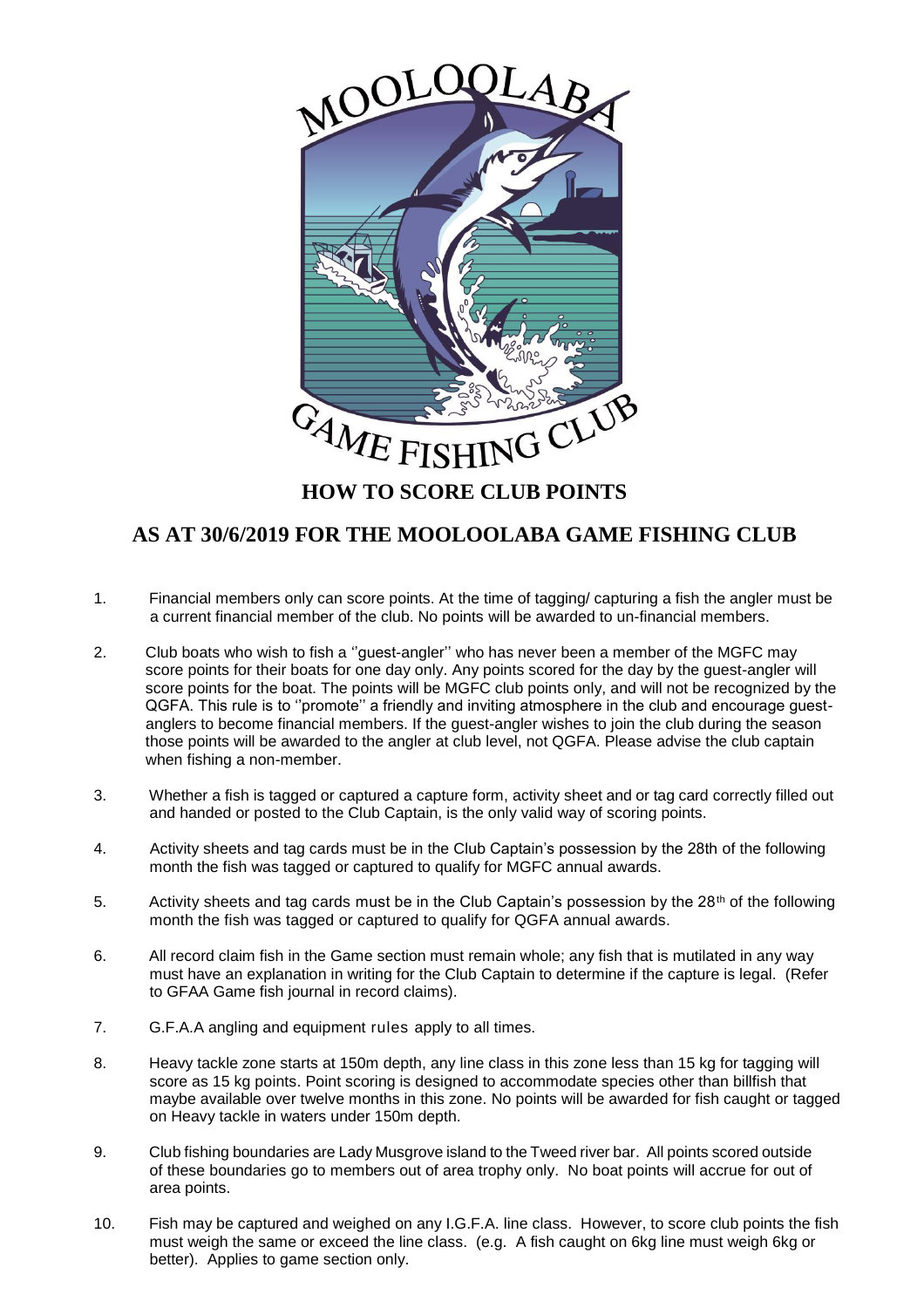- 11. Club rally days will be at the discretion of the Committee.
- 12. For annual Club Champion trophy, the member who wins must have scored points in all sections Including Game, Beach Rock & Estuary and Freshwater having the highest total points overall

| Line<br>Class | <b>Black</b><br><b>Marlin</b> | <b>Blue</b><br><b>Marlin</b> | <b>Striped</b><br><b>Marlin</b> | <b>Sailfish</b> | <b>Broadbill</b> | Spearfish | <b>Other</b> |
|---------------|-------------------------------|------------------------------|---------------------------------|-----------------|------------------|-----------|--------------|
| 15 kg         | 3000                          | 3000                         | 3000                            | 3000            | 3000             | 3000      | 100          |
| 24 kg         | 2250                          | 2250                         | 2250                            | 2250            | 2250             | 2250      | 100          |
| 37 kg         | 1500                          | 1500                         | 1500                            | 1500            | 1500             | 1500      | 100          |
| 60 kg         | 750                           | 750                          | 750                             | 750             | 750              | 750       | 100          |

13. Heavy Tackle Zone Point Score:

14. Light Tackle Zone Point Score:

| Line<br><b>Class</b> | <b>Black</b><br><b>Marlin</b> | <b>Blue</b><br><b>Marlin</b> | <b>Striped</b><br><b>Marlin</b> | <b>Sailfish</b> | <b>Broadbill</b> | Spearfish | Other |
|----------------------|-------------------------------|------------------------------|---------------------------------|-----------------|------------------|-----------|-------|
| 10 kg                | 600                           | 600                          | 600                             | 600             | 600              | 600       | 50    |
| 8 kg                 | 750                           | 750                          | 750                             | 750             | 750              | 750       | 50    |
| 6 kg                 | 900                           | 900                          | 900                             | 900             | 900              | 900       | 50    |
| 4 kg                 | 1050                          | 1050                         | 1050                            | 1050            | 1050             | 1050      | 50    |

- 15. Boat points are only eligible if the fish are caught by any angler being a member of a Club affiliated with G.F.A.A, Q.G.F.A, or an I.G.F.A. member. These points must also be scored within the Club's fishing boundaries.
- 16. Boat points can only accrue on one boat in any given season. Change of name to another Vessel during the season will not be acceptable for one total of yearly point.
- 17. Formula for all captured fish (Must be line class): FISH WEIGHT (KG) x FIGHTING FACTOR x 100 DIVIDED BY LINE CLASS

| <b>Species</b>  | <b>Fighting Factor</b> |
|-----------------|------------------------|
| Amberjack       | 1.5                    |
| Barracuda       | 0.9                    |
| Bigeye          | 1.5                    |
| Yellowfin       | 1.5                    |
| Longtail        | 1.5                    |
| Cobia           | 1.5                    |
| Mahi Mahi       | 1.5                    |
| <b>Billfish</b> | 1.5                    |
| Mackerel        | 1.0                    |
| Queenfish       | 1.5                    |
| Wahoo           | 1.5                    |
| Kingfish        | 1.5                    |
| All other QGFA  | 0.8                    |

## **BEACH, ROCK AND ESTUARY/ FRESHWATER SECTION**

There is no boundary in this section but it is still governed by the current QLD Fisheries regulations. Fish caught offshore do not apply to this section. Fish other than what's in the species section do not apply.

1. Leader….A non-metallic leader of greater breaking strain than the line, but not exceeding one and one half the times (1½) the length of the rod may be used.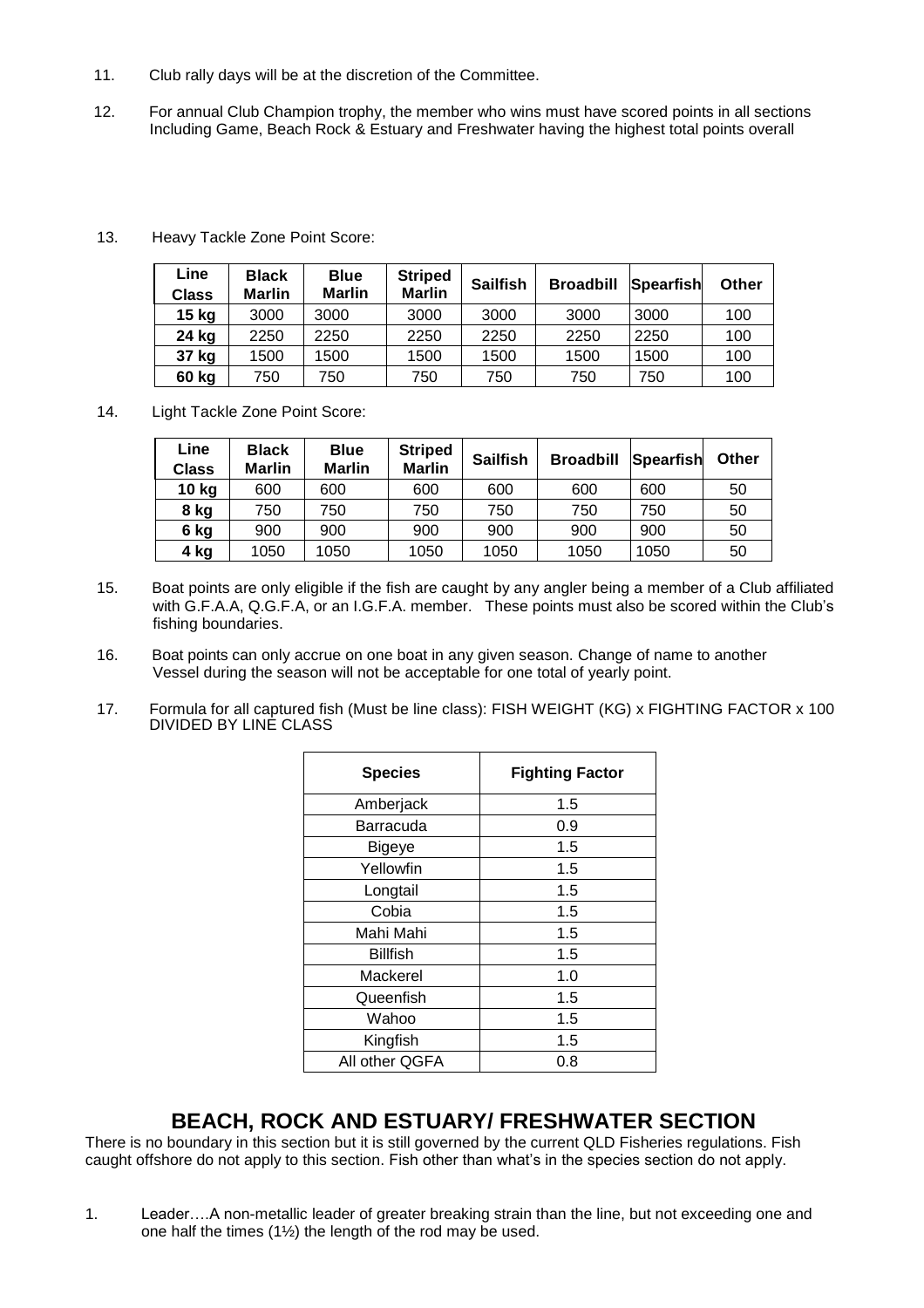- 2. Double line is permitted provided the leader and double together do not exceed one and one half (1½) times the length of the rod.
- 3. Lines….Non IGFA rated nylon and braided lines can be used. Breaking strain of line is to be written down on the capture form for points to be calculated. Failure to do this will see no points awarded.
- 4. Hooks….''J'' hooks and circle hooks can be used with either live or dead bait. Gang hooks are permitted.
- 5. Dusky Flathead may be weighed for Club points, however there are no records with this species.<br>6. All fish must be legal length but do not have to exceed line class.
- All fish must be legal length but do not have to exceed line class.
- 7. Points Formula Fish Weight in Kilos x Fighting Factor x 100 and divided by Line Class.
- 8. Fish to be weighed with scales where practicable. If fish are to be released an estimated weight is required.

| <b>SPECIES</b>                  | <b>FIGHTING</b>  | <b>LEGAL LENGTH (cm)</b> | <b>MAX LINE CLASS</b> |
|---------------------------------|------------------|--------------------------|-----------------------|
|                                 | <b>FACTOR</b>    |                          | 24kg                  |
| <b>Bonefish</b>                 | 2.0              |                          |                       |
| Bream - Yellowfin               | 1.2              | 25 min                   |                       |
| Bream - Fingermark              | 1.8              | 25 min                   |                       |
| Bream - Pikey                   | 1.2              | $25 \text{ min}$         |                       |
| <b>Estuary Cod</b>              | 1.5              | 38 min -120 max          |                       |
| Dart                            | 1.0              |                          |                       |
| <b>Silver Drummer</b>           | 1.5              |                          |                       |
|                                 |                  | 30 min                   |                       |
| Flathead                        | 1.0              | Dusky flathead           |                       |
|                                 |                  | min 40cm- max 75cm       |                       |
| Flounder                        | 0.5              |                          |                       |
| Hairtail                        | 0.5              |                          |                       |
| Javelin Fish                    | 1.2              | 40 min                   |                       |
| (Grunter)                       |                  |                          |                       |
| Mulloway                        | 1.5              | $75 \text{ min}$         |                       |
| Luderick                        | 1.2              | 30 min                   |                       |
| Mackerel Spanish                | $\overline{1.0}$ | $75$ min                 |                       |
| <b>Mackerel School</b>          | $1.0$            | 50 min                   |                       |
| <b>Mackerel Shark</b>           | 1.0              | 50 min                   |                       |
| <b>Mackerel Spotted</b>         | 1.0              | 60 min                   |                       |
| Diamond scale and sea<br>mullet | 1.0              | 30 min                   |                       |
| Snapper                         | 1.5              | $35 \text{ min}$         |                       |
| Tailor                          | 1.0              | $35 \text{ min}$         |                       |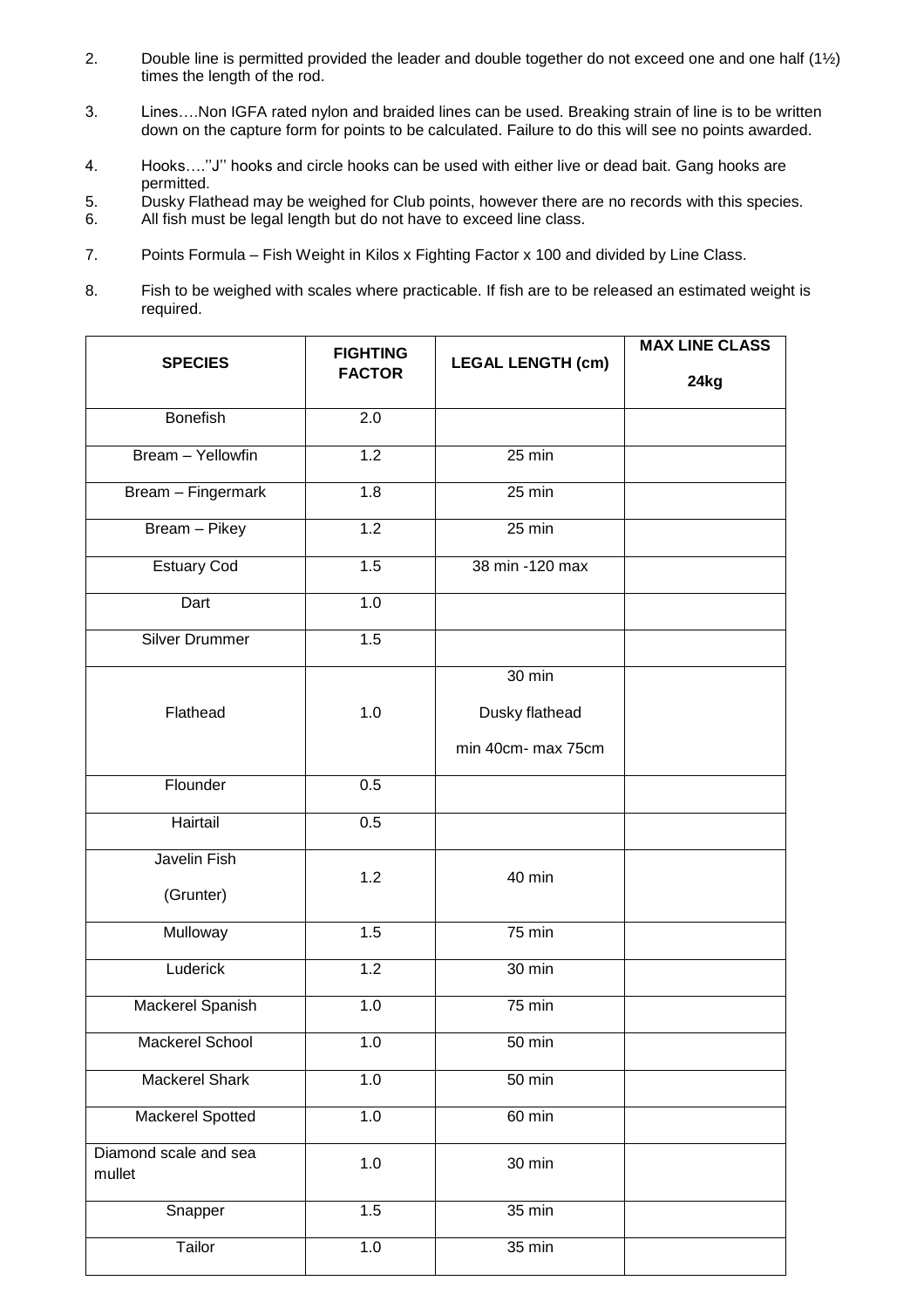| Tarpon              | 1.5 |        |  |
|---------------------|-----|--------|--|
| Tarwhine            | 1.2 | 25 min |  |
| Trevally (All)      | 1.5 |        |  |
| Tuna (All)          | 1.5 |        |  |
| Whiting             | 1.3 | 23 min |  |
| Wolf Herring        | 0.8 |        |  |
| Yellowtail Kingfish | 1.5 | 60 min |  |

## **FRESHWATER SECTION**

| <b>SPECIES</b>             | <b>FIGHTING</b><br><b>FACTOR</b> | <b>LEGAL LENGTH</b> | <b>MAX LINE</b><br><b>CLASS</b> |
|----------------------------|----------------------------------|---------------------|---------------------------------|
|                            |                                  |                     | 24kg                            |
| Barramundi                 | 1.5                              | 58 min - 120 max    |                                 |
| Bass (Aust)                | 1.5                              | 30 min              |                                 |
| Carp (Noxious)             | $\overline{0.8}$                 |                     |                                 |
| <b>Eel Tail Catfish</b>    | 0.8                              | 35 min              |                                 |
| <b>Estuary Perch</b>       | 1.5                              | $30 \text{ min}$    |                                 |
| Mangrove Jack              | $\overline{2.0}$                 | $35 \text{ min}$    |                                 |
| Murray Cod                 | 1.5                              | 60min- 100max       |                                 |
| Salmon                     | 1.5                              | 40 min              |                                 |
| Saratoga                   | 1.4                              | 50 min              |                                 |
| <b>Spangled Perch</b>      | 1.0                              |                     |                                 |
| <b>Silver Perch</b>        | 1.0                              | 30 min              |                                 |
| Trout                      | 1.5                              |                     |                                 |
| Golden Perch (Yellowbelly) | 1.5                              | 30 min              |                                 |